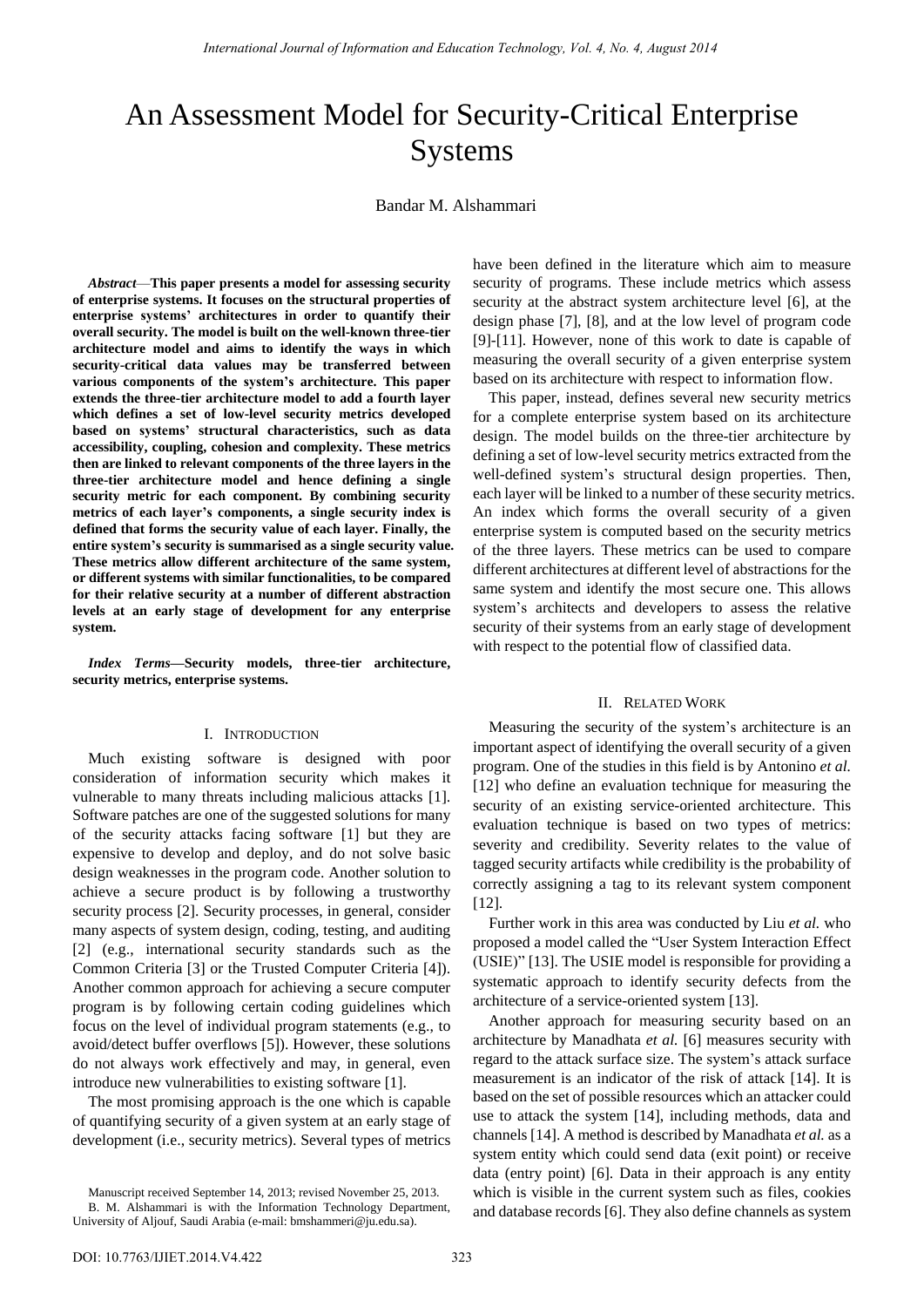entities which can be used by an attacker to invoke the system's methods such as sockets and pipes [14]. A smaller attack surface indicates a smaller number of potential attacks, and thus a more secure system. They use this metric to compare the attack surface size of different versions of two IMAP servers and two open source FTP demons [14]. However, these approaches do not allow enterprise systems' designers to assess the overall security of a given system based on its architecture.

Recent studies conducted by Alshammari *et al.* [7], [8], [15] had defined several security metrics for UML class designs, and described a tool for automatically evaluating such metrics [16]. The defined metrics assess the potential flow of security-critical data by measuring the accessibility of such data based on the security design principles of "granting least" privilege"  $[17]$ - $[19]$  and "reducing the size of the attack surface" [20], [14]. Nevertheless, this approach cannot have an indication of the security of enterprise systems especially those developed using a three-tier layer architecture.

Instead, this paper extends the three-tier layer architecture to propose a model that defines a number of security metrics that are capable of measuring overall security of a given enterprise system from an early stage of development based on many of its compositional properties and information flow principles. These metrics will also allow enterprise systems developers to compare the relative security of different versions of the same system.



Fig. 1. Three-tier application architecture.

## III. THREE-TIER LAYER APPLICATION ARCHITECTURE

Due to the increasing necessity for developing large-scale enterprise systems (e.g, ERP and DBMS) using three-tier architecture model [21], [22], this section illustrates the various layers of the three-tier layer architecture, their responsibilities and their main components as shown in Fig. 1 the three-tier layer architecture consists of three different layers: Presentation Layer, Business Logic Layer, and Data Access Layer [23]-[25] which are explained as follows.

## *A. Presentation Layer*

This layer is responsible for providing the System's User Interface (UI) (such as windows forms) which allows users to interact with the system [25]. It consists of two main components. One is the UI Components which provide simple forms [25]. The other is the UI Process Components which are used to encapsulate dependencies between the UI form in the case of complex User Interfaces [25].

## *B. Business Logic Layer*

This layer is the core one and is responsible for

implementing the application business functionalities [25]. It consists of four components. One is the Business Components which are responsible for encapsulating the business logic [25]. The second is the Business Workflows which can be represented as the low-level activities of a certain system [25]. The third is the Business Entities which are responsible for hiding details of specific data representation formats [25]. The fourth component is the Services Interfaces which provide some of the system's functionalities as a service to the outside world [25].

## *C. Data Access Layer*

The main responsibility of this layer is to provide access to the data [25]. It consists of two components. One is the Data Access Component which exposes the data stored in the databases to the business logic layer [25]. The other component is the Service Gateways which are used by other layers to interact with the data they require [25].

## IV. ENTERPRISE SYSTEMS SECURITY ASSESSMENT MODEL

This section explains how the proposed security assessment model provides an easy to use approach for assessing the relative security of enterprise systems. The model can provide guidance for the development of secure enterprise systems using a three-tier architecture approach. It ensures that attention is given to lower-level detail in any given system such as how cohesive security-critical components of that system.

As a result, this leads to defining a security measurement of an enterprise system's security in terms of its higher-level components.

The model for assessing the security of a given enterprise system is shown in Fig. 2. It builds on the three-tier architecture development model [23]-[25] commonly followed to develop enterprise systems [21], [22]. Each of its four levels defines a set of metrics for the security of a given enterprise system at a certain abstraction level. The bottom level defines several security metrics from the perspective of the potential flow of classified data in the system based on a number of relevant enterprise system's structural properties. The next level defines security from the perspective of each of the components of the the three layer in the three-tier architecture. Each component in each of the three layers is linked to a number of the security structural properties metrics which have direct influence on them in terms of the potential flow of classified data. The next level up measures security with respect to each of the three layers. This means that security metrics of the components for each layer will form the total security measurement of that layer. Finally, the top level provides a single security measurement which summarises the total security of the entire enterprise system, allowing it to be compared easily with other similar systems. Each of the higher-level sets of metrics is defined based on those metrics at the level beneath it.

## *A. Enterprise Systems Structural Quality Properties Security Metrics*

This section illustrates the security metrics for enterprise systems architecture designs which are defined based on the analysis of the structural quality properties for software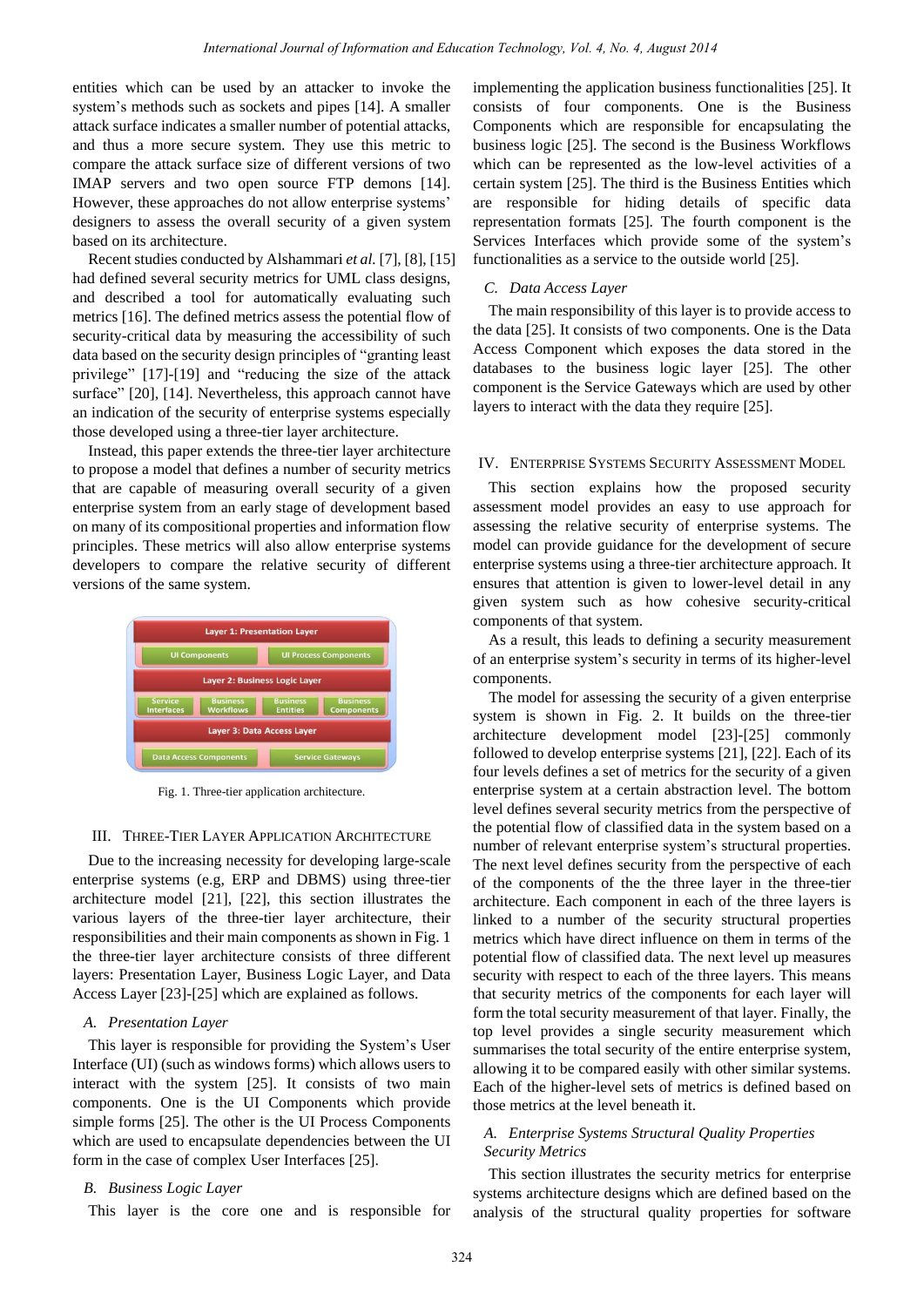systems [25]-[27]. These properties include: accessibility, composition, coupling, cohesion, extensibility, inheritance, design size, complexity, Abstraction, and modularity. To define the proposed security metrics for enterprise systems, each property and its relevance to designing secure enterprise systems has to be studied. The relevant quality structural properties are defined below.



Fig. 2. Enterprise system security assessment model.

- 1) *Security Accessibility Metrics:* Metrics under this category aim to statically measure the potential flow of information from an accessibility perspective of security-critical objects such as attributes, methods, classes, and components which may contain classified data.
- 2) *Security Composition Metrics*: Composition (Aggregation) is defined as an association between two or more system components/objects [28], [29], hence metrics under this section will be defined to measure the potential flow of classified information through composed objects.
- 3) *Security Coupling Metrics*: Coupling-based security metrics will be defined to statically measure the potential flow of information from an inter-object interaction perspective of security-critical objects such as attributes, methods, classes, and components.
- 4) *Security Cohesion Metrics*: Cohesion-based security metrics will be defined to statically measure the potential flow of information from an intra-object interaction perspective of security-critical objects such as attributes, methods, classes, and components.
- 5) *Security Extensibility Metrics*: Extensibility is the property which allows a certain object (e.g, class, component, etc) to be extended by other objects [28], [29]. Therefore, metrics under this category aim to measure the potential flow of classified data as a result of extending objects which might contain security-critical values.

| <b>Name</b> | Metric                                                           | <b>Definition</b> |
|-------------|------------------------------------------------------------------|-------------------|
|             | PLSM Presentation Layer Security Metric                          | $UIC + UIPC$      |
|             | $BSLSM$ Business Logic Layer Security Metric $SI + BW + BE + BC$ |                   |
|             | <b>DSLSMData Access Layer Security Metric</b>                    | $DAC + SG$        |
|             |                                                                  |                   |

6) *Security Inheritance Metrics*: Inheritance is a mechanism which allows programmers to provide objects (i.e., classes, packages, methods, and attributes) with generalization and specialization relationships [28], [29]. Inheritance could allow sub-components to acquire privileges over classified data in super-components, therefore, metrics under this category are defined to measure the chance of potential classified information flow as a result of inheritance.

- 7) *Security Design Size Metrics*: A metric for measuring design size in object-oriented designs defined by Bansiya and Davis [27] is called Design Size in Classes (DSC). With respect to security of enterprise systems, design size-based security metrics measure the proportion of security-critical components such as classes and packages to the overall components in an enterprise system.
- 8) *Security Complexity Metrics*: The complexity design property aims to identify how difficult it is to understand the internal and external structure of a given system [27] and hence the complexity metric measures this. In this paper, the security complexity-based metric assesses how complex structure of a certain enterprise system affect the security level of that system from the perspective of potential flow of classified data.
- 9) *Security Abstraction Metrics*: Abstraction is a design property that aims to hide internal details of a given system's component (e.g., a method's implementation) by providing an interface layer which provides abstract details of that component [25]. With regard to the effect of this property on security of a given enterprise system, metrics under this category will assess the potential flow of classified data as a result of using this property to design that system.
- 10) *Security Modularity Metric*s: In designing object-oriented systems, modularity is the process of dividing a system into a set of functional units which have a collection of related components [30]. Metrics under this section will be able to identify the impact of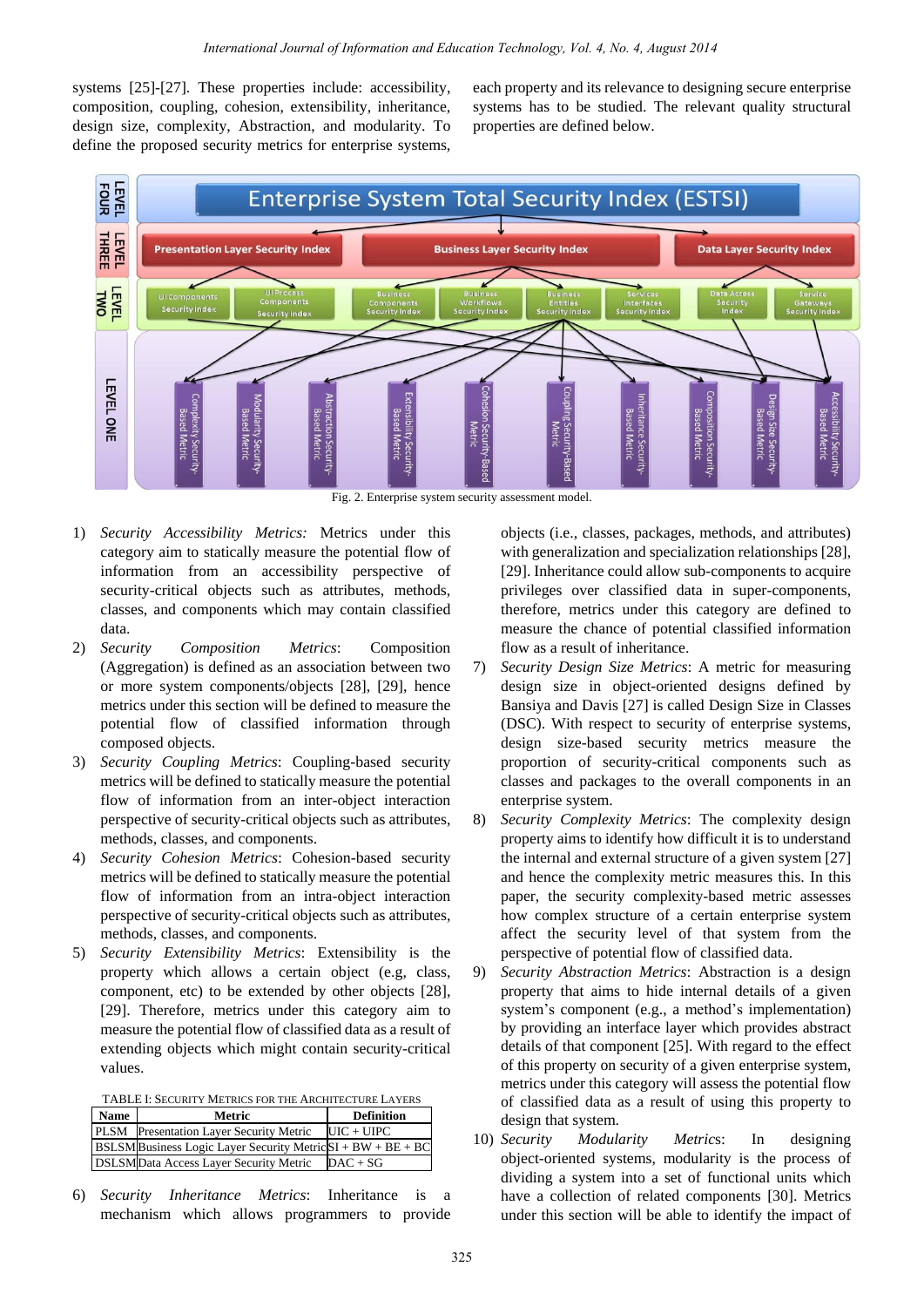using this property to design enterprise systems on the overall security of that system. This means that those metrics will show whether modularity will improve or worsen security of a certain enterprise system.

| TABLE II: THE ENTERPRISE SYSTEM TOTAL SECURITY INDEX |                                                                         |                   |  |
|------------------------------------------------------|-------------------------------------------------------------------------|-------------------|--|
| <b>Name</b>                                          | Metric                                                                  | <b>Definition</b> |  |
|                                                      | <b>ESTSIEnterprise System Total Security Index PLSM + BSLSM + DSLSM</b> |                   |  |

## *B. Security Metrics for the Architecture Components*

This section illustrates the security metrics for each of the eight components defined in the three layer architecture. Each component will be associated with a number of the structural properties security metrics which are mostly concerned with. Hence, this section defines eight security enterprise components metrics as shown below.

- 1) *Security Metric for the UI Components (UIC):* This security metric consists of the security metrics of enterprise systems' structural properties related to the UI components. Hence UIC can be represented by the Accessibility security-based metric.
- 2) *Security Metrics for the UI Process Components (UIPC):*  This metric can be represented by the complexity security-based metric.
- 3) *Security Metrics for the Business Components (BC):*  This metric is the sum of the Modularity security-based metric and the Accessibility security-based metric.
- 4) *Security Metrics for the Business Workflows (BW):* This metric can be represented by the complexity security-based metric.
- 5) *Security Metrics for the Business Entities (BE*): This metric consists of the sum of the Abstraction security-based metric, Extensibility security-based metric, Coupling security-based metric, Cohesion security-based metric, the Inheritance security-based metric, the Composition security-based metric and the Design Size security-based metric.
- 6) *Security Metrics for the Service Interfaces (SI):* The SI metric is represented by the Accessibility security-based metric.
- 7) *Security Metrics for the Data Access Components (DAC):*  The DAC metric is the value of the Design Size security-based metric.
- 8) *Security Metrics for the Service Gateways (SG):* The SG metric can b represented be the Accessibility security-based metric.

### *C. Security Metrics for the Architecture Layers*

This section defines three security metrics which each relates to one of the three layers. These are smaller, more easily understood, set of security metrics which still contains sufficient information to give an accurate measure of a program's security. Each of those three is the sum of the security components metrics which are associated with that layer. The layer security metrics are shown in Table I

### *D. The Enterprise System Total Security Index (ESTSI)*

The top layer of the proposed model defines a single value which represents the total security index of the entire enterprise system. This value gives a simple approach for assessing the overall security of a certain enterprise system based on information obtained from lower-level security metrics. The ESTSI is simply the sum of the security metrics of the three layers as shown in Table II.

### V. CONCLUSION AND FUTURE WORK

This paper has presented a new security assessment model which quantifies the security of enterprise systems. It provides a simple and transparent approach for assessing security of any enterprise system at various levels of abstraction. The model builds on the well-known three layer architecture which is commonly used to develop enterprise systems. It considers low-level structural properties of an enterprise system architecture in order to quantify the security of higher-level components and layers of the three-tier layer application architecture. Security metrics of the three layers are then summed to a single value that defines the overall security measurement of a certain enterprise system. This assessment can provide systems' architects and developers with a simple approach for quantifying any enterprise system's security. It also allows them to compare different versions of a system from the perspectives of classified data confidentiality and integrity at an early stage of development.

Future work will include defining the structural properties metrics in more detail. It will also demonstrate the validity of the proposed security assessment model empirically using existing enterprise systems. To do this, a tool needs to be developed in order to automatically calculate these metrics from an architectural perspective.

#### **REFERENCES**

- [1] B. Fernandez, "A methodology for secure software design," in *Proc. the International Conference on Software Engineering Research and Practice, SERP '04*, vol. 1, Las Vegas, Nevada, USA, 2004, pp. 130–136.
- [2] M. Howard and D. LeBlanc, *Writing Secure Code*, Redmond, Wash: Microsoft Press, 2002.
- [3] CC Recognition Arrangement. The Common Criteria for Information Technology Security Evaluation (CC). [Online]. Available: http://www.commoncriteriaportal.org/.
- [4] The National Computer Security Center (NCSC). (1985). The Trusted Computer System Evaluation Criteria (TCSEC). [Online]. Available: http://csrc.nist.gov/publications/history/dod85.pdf.
- [5] R. C. Seacord, *Secure Coding in C and C++*, Upper Saddle River, NJ: Addison-Wesley, 2006.
- [6] P. K. Manadhata, K. M. C. Tan, R. A. Maxion, and J. M. Wing, "An approach to measuring a system's attack surface," Tech. Rep. *CMU-CS-07-146*, Carnegie Mellon University, Pittsburgh, PA, August 2007.
- [7] B. Alshammari, C. J. Fidge, and D. Corney, "Security metrics for object-oriented class designs,‖ in *Proc. the Ninth International Conference on Quality Software (QSIC 2009)*, 2009, IEEE, Jeju, Korea, pp. 11–20.
- [8] B. Alshammari, C. J. Fidge, and D. Corney, "Security metrics for object-oriented designs,‖ in *Proc. the Twenty-First Australian Software Engineering Conference (ASWEC 2010)*, Auckland, 6–9 April, Eds. J. Noble and C. J. Fidge, California, USA, IEEE Computer Society, 2010, pp. 55–64.
- [9] I. Chowdhury, B. Chan, and M. Zulkernine, "Security metrics for source code structures," in *Proc. the Fourth International Workshop on Software Engineering for Secure Systems*, 2008, ACM, Leipzig, Germany, pp. 57–64.
- [10] I. Chowdhury and M. Zulkernine, "Can complexity, coupling, and cohesion metrics be used as early indicators of vulnerabilities?" in Proc. *the 2010 ACM Symposium on Applied Computing, SAC '10*, 2010, ACM, New York, NY, USA, pp. 1963–1969.
- [11] B. Alshammari, C. J. Fidge, and D. Corney, "Security metrics for java bytecode programs," in *Proc. the Twenty-Fifth International*